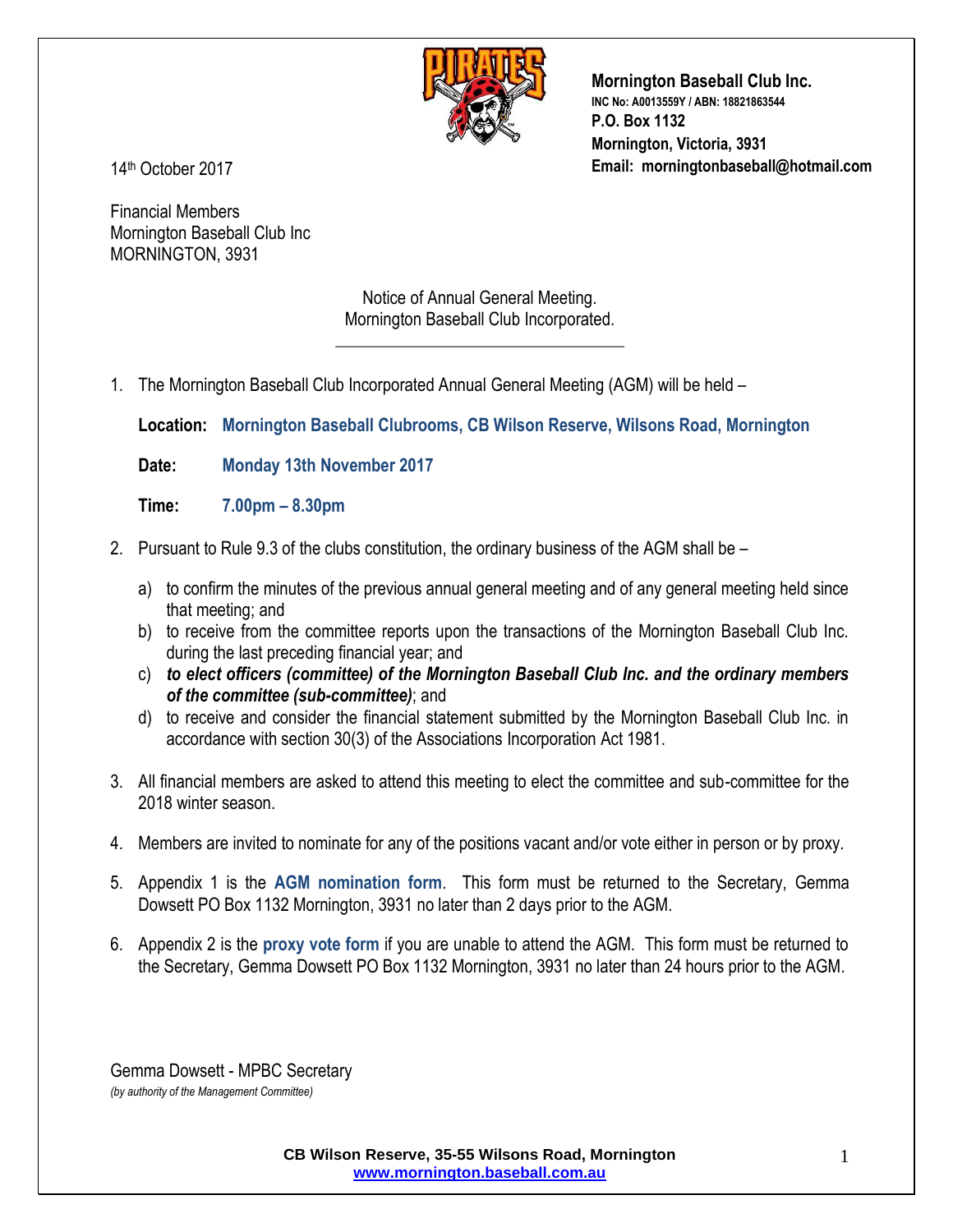### **APPENDIX 1**

#### **AGM NOMINATION FORM**

| I,                                                                                                                                                                                                                                                                                                                                         | (name)                            |                                 |  |  |
|--------------------------------------------------------------------------------------------------------------------------------------------------------------------------------------------------------------------------------------------------------------------------------------------------------------------------------------------|-----------------------------------|---------------------------------|--|--|
| οf                                                                                                                                                                                                                                                                                                                                         | (address)                         |                                 |  |  |
| being a member of<br><b>MORNINGTON BASEBALL CLUB INCORPORATED</b><br>(name of Incorporated Association)                                                                                                                                                                                                                                    |                                   |                                 |  |  |
| Hereby nominate to be a member of the Management Committee for the Mornington Baseball<br>Club Incorporated. I am interested in applying for the position of:                                                                                                                                                                              |                                   |                                 |  |  |
|                                                                                                                                                                                                                                                                                                                                            | <b>Committee (Office Bearer)*</b> |                                 |  |  |
| President                                                                                                                                                                                                                                                                                                                                  |                                   | Vice President                  |  |  |
|                                                                                                                                                                                                                                                                                                                                            | Secretary (Public Officer)        | Treasurer                       |  |  |
|                                                                                                                                                                                                                                                                                                                                            |                                   |                                 |  |  |
| Sub-Committee (General Members)*                                                                                                                                                                                                                                                                                                           |                                   |                                 |  |  |
| Club Coach                                                                                                                                                                                                                                                                                                                                 |                                   | Junior Co-Ordinator             |  |  |
| Uniform Issue                                                                                                                                                                                                                                                                                                                              |                                   | Sponsorship/Events Co-Ordinator |  |  |
| Canteen Manager                                                                                                                                                                                                                                                                                                                            |                                   | <b>Bar Manager</b>              |  |  |
|                                                                                                                                                                                                                                                                                                                                            | Grounds Keeper/Equipment Officer  | <b>General Member</b>           |  |  |
| I acknowledge that:<br>I am over 18 years of age;<br>I am available to attend monthly meetings;<br>I agree to undertake appropriate Management responsibility & training;<br>I will represent the Mornington Baseball Club in an ethical and professional manner;<br>I will be required to provide a 'working with children' police check. |                                   |                                 |  |  |
| Nominee:                                                                                                                                                                                                                                                                                                                                   | (Name & Signature)                | Date:                           |  |  |
| Supporter:                                                                                                                                                                                                                                                                                                                                 | (Name & Signature)                | Date:<br>$\sqrt{ }$<br>$\prime$ |  |  |
| * Tick Preference                                                                                                                                                                                                                                                                                                                          |                                   |                                 |  |  |
| CB Wilson Reserve, 35-55 Wilsons Road, Mornington<br>$\overline{2}$<br>www.mornington.baseball.com.au                                                                                                                                                                                                                                      |                                   |                                 |  |  |